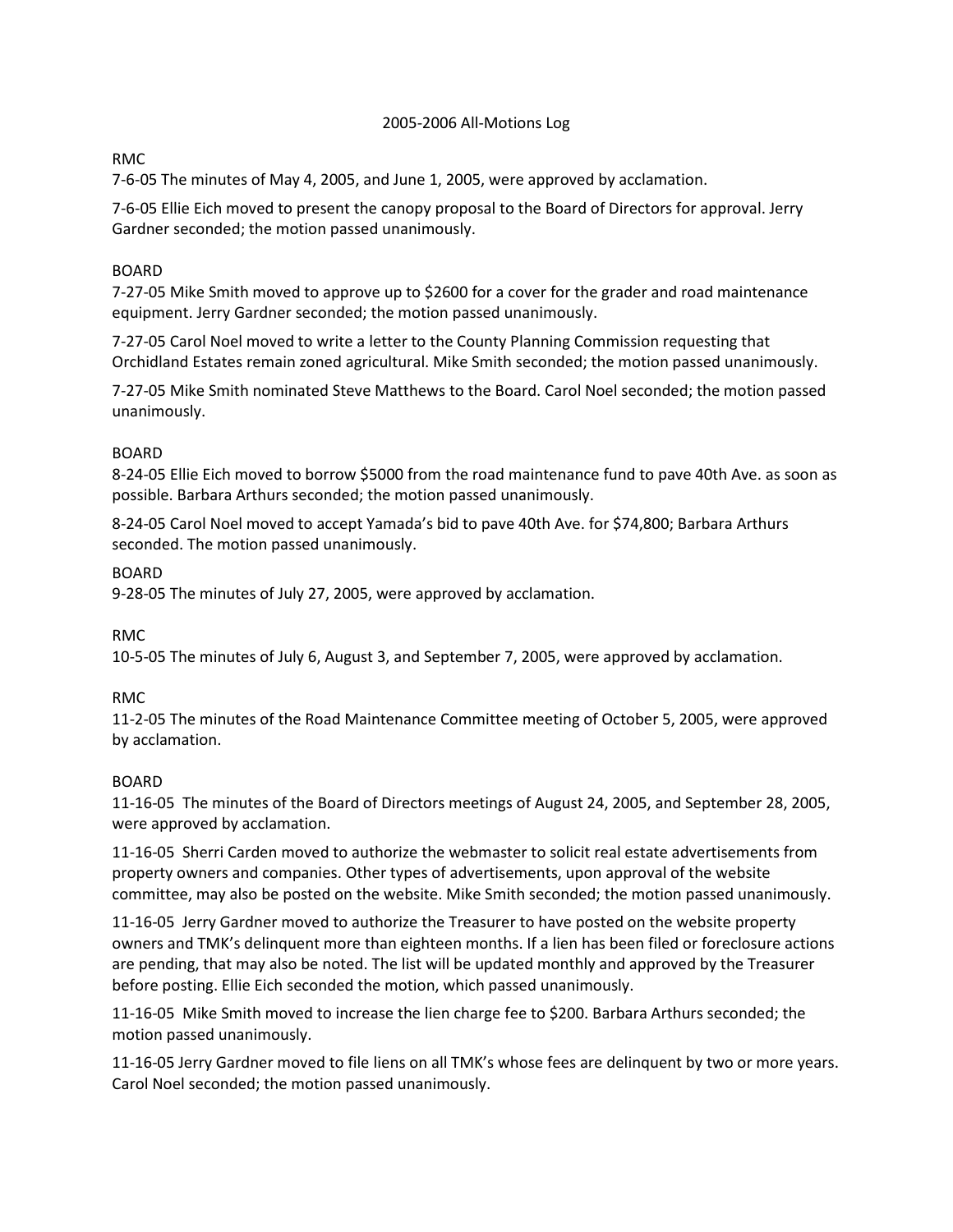11-16-05 Jerry Gardner moved that property transfer fees be increased from \$25 to \$100, effective January 1, 2006. Barbara Arthurs seconded; the motion passed unanimously.

## RMC

12-7-05 The minutes of the Road Maintenance Committee meeting of November 2, 2005, were approved by acclamation.

## BOARD

12-21-05 The minutes of the Board of Directors meeting of November 16, 2006, were approved as corrected by acclamation.

12-21-05 Carol Noel moved to accept Yamada & Sons' bid for paving Ilima Street from Highway 130 to 35th Avenue for \$46,664.15. Michael Smith seconded; the motion passed by a vote of 6 for, 1 abstention.

12-21-05 Ellie Eich moved to establish the unpaid position of Collections Manager, with an annual budget of \$1000 for non-foreclosure, non-lien costs. She further moved that Bob Ely be appointed to fill the position. Sherri Carden seconded; the motion passed unanimously.

12-21-05 Jerry Gardner moved that effective December 15, 2005, 10 percent interest will be charged on all delinquent road fees. Carol Noel seconded; the motion passed by a vote of 6 for, 1 against.

12-21-05 Jerry Gardner moved to authorize the Treasurer to initiate and have in process up to ten foreclosure actions with an associated budget of \$15,000. Any recovered collection costs will be added back into the foreclosure budget. Carol Noel seconded; the motion passed unanimously.

12-21-05 Sherri Carden moved to approve time-sensitive issues online, with a phone call to alert Board members. Steve Matthews seconded; the motion passed unanimously.

# BOARD

1-25-06 The minutes of the meeting of December 21, 2005, were approved as written by acclamation.

1-25-06 Michael Smith moved to admit Bob Ely to the Board of Directors. Sherri Carden seconded; the motion passed unanimously.

# RMC

2-1-06 The minutes of December 7, 2005, and January 4, 2006 were approved as written.

# BOARD

2-22-06 Carol Noel moved to thank the Monroes for their presentation and to table the cell tower discussion until a later time. Bob Ely seconded. The motion passed by a vote of six for, one opposed.

2-22-06 Induction of New Director: Carol Noel nominated Glenn Pressel to serve as a Director of Orchidland Community Association. Sherri Carden seconded; the motion passed unanimously.

2-22-06 Bob Ely moved to file a contested case against the Samoan Church special use permit application SP 06-002, based on excessive traffic on unpaved roads and diminution of property values due to noise and traffic. Sherri Carden seconded; the motion passed by a vote of six for, one opposed, one abstained.

2-22-06 Sherri Carden moved that the Board restrict cell towers and all other commercial activities to commercial lots, unless and until those resources have been exhausted and there are no other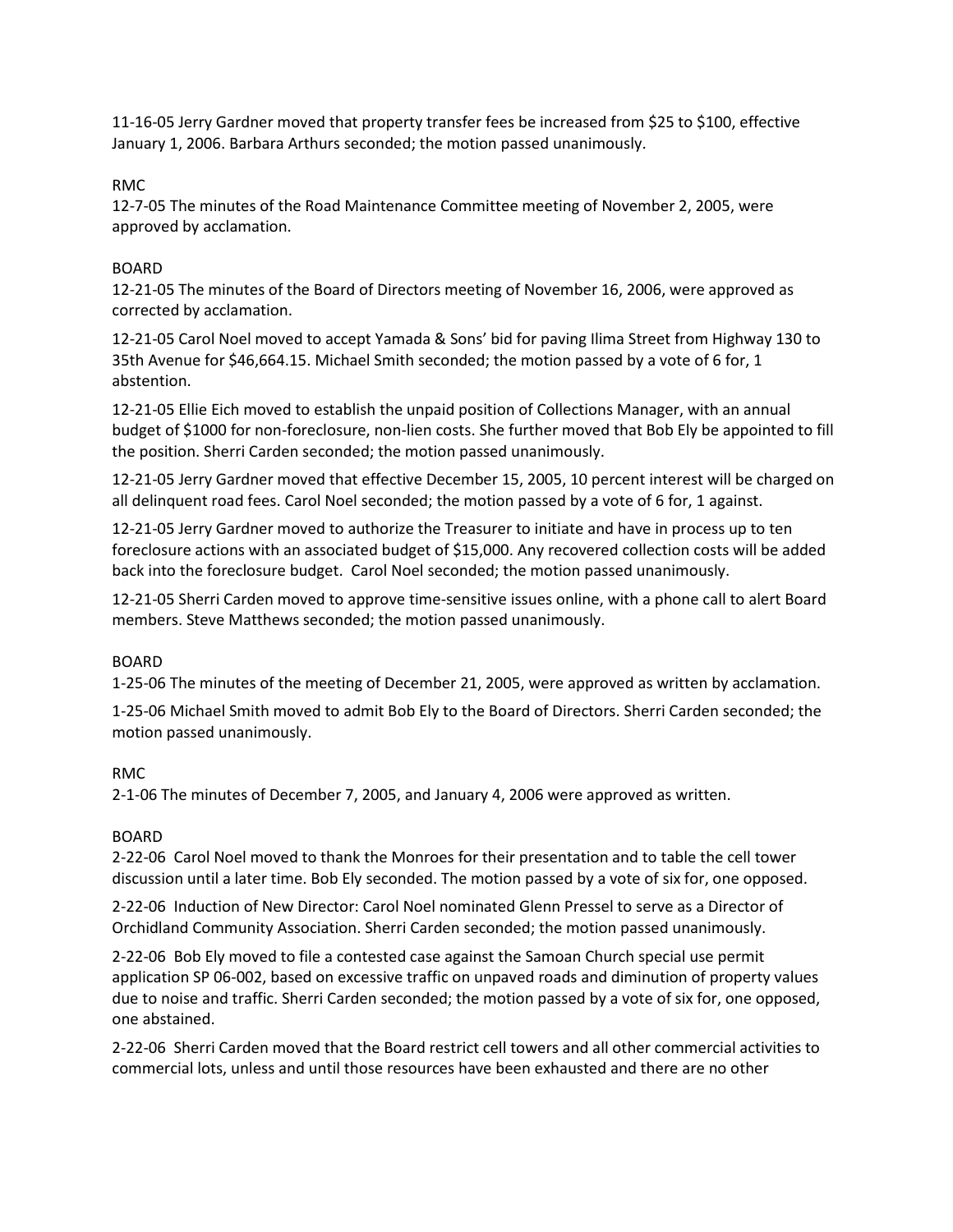alternatives, at which time the Board can consider other options. Glenn Pressel seconded; the motion passed by a vote of 6 for, 1 abstention.

RMC

3-1-06 The minutes of February 1, 2006, were approved by acclamation.

### BOARD

3-22-06 The minutes of January 25, 2006, were approved by acclamation and the minutes of February 22, 2006, were approved as corrected by acclamation.

### RMC

4-4-06 The minutes of March 1, 2006, were approved as written by acclamation.

### BOARD

4-26-06 Barbara Arthurs moved to approve the minutes of the Board of Directors meeting of March 22, 2006, as written. Bob Ely seconded; the motion passed unanimously.

4-26-06 Jerry Gardner moved to move \$40,000 from the Road Maintenance Fund to the Capital Fund. Glenn Pressel seconded; the motion passed unanimously.

### MEMBERSHIP

4-29-06 Jose Archuleta moved to approve the minutes of the annual meeting of April 30, 2005, as written. Arthur Smith seconded; the motion passed unanimously.

4-29-06 Wayne Carey moved to include a \$0 option and a \$50 per year option on the paving ballot, as well as the options of \$75 per year for two years and \$100 per year for two years as presented by the Board. Daniel Williams seconded.

Kirstie Goin moved to amend the motion to change the \$0 option to \$50 a year to be used exclusively to improve the existing pavement, including the chipseal. Wayne Carey seconded.

The amendment passed by a vote of 25 for, 19 against. The motion as amended passed by a vote of 55 for, 0 opposed.

4-29-06 Mya PawU moved to approve the 2006-2007 budget as presented. Dale Sims seconded; the motion passed by a vote of 55 for, 0 against.

4-29-06 Tegen Greene moved to approve the Board of Director's motion:

"OLCA will restrict cell towers and all other non-agricultural commercial activity to commerciallydeveloped lots, until those resources have been exhausted and there are no other alternatives." Dale Sims seconded; the motion passed by a vote of 45 for, 8 against.

4-29-06 Susie Garfield moved to support the statement that the membership does not consider it appropriate to locate a high-traffic project in the interior of the community on unpaved side roads. Gene Lamkin seconded; the motion passed by a vote of 53 for, 0 against.

4-29-06 Dale Sims moved to draft a letter to the Planning Commission opposing the General Plan interim amendments and further commercial development in Orchidland. Wayne Carey seconded; the motion passed by a vote of 37 for, 1 opposed.

4-29-06 Gaila Vidunas moved to adopt the Vision and Values Statement:

"Orchidland Estates Subdivision's vision is to maintain Orchidland Estates as a peaceful, desirable, rural and agricultural community. We value the integrity of our rural, agricultural environment. We recognize the designation of Orchidland Drive from Highway 130 to halfway